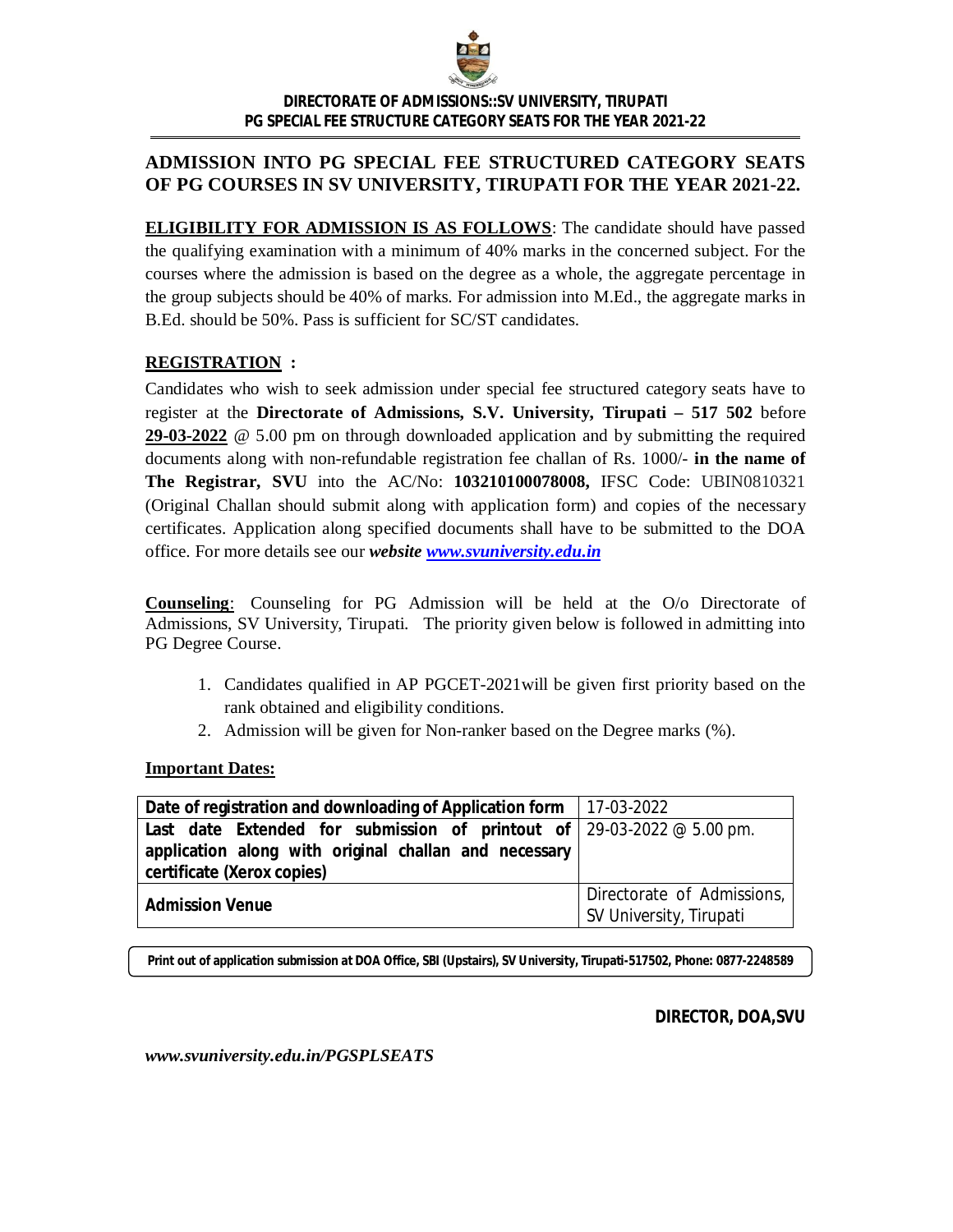| Course code         | Name of the Course                                                                                                                                                                             | No.<br>of<br><b>Seats</b> | <b>Eligibility criteria for Admission</b>                                                                                                                                                                                                                                     | <b>Total</b><br><b>PG</b> Special<br>fee<br>structure<br>category<br>for the first<br>year | Date of<br>Counseling<br>schedule |  |  |
|---------------------|------------------------------------------------------------------------------------------------------------------------------------------------------------------------------------------------|---------------------------|-------------------------------------------------------------------------------------------------------------------------------------------------------------------------------------------------------------------------------------------------------------------------------|--------------------------------------------------------------------------------------------|-----------------------------------|--|--|
| M.Ed                | M.Ed.                                                                                                                                                                                          | 15                        | B.Ed.                                                                                                                                                                                                                                                                         | $50,510/-$                                                                                 |                                   |  |  |
| M.S.W               | <b>Master of Social</b><br>Work(M.S.W)                                                                                                                                                         | 12                        | Any Graduate                                                                                                                                                                                                                                                                  | 34,545/                                                                                    |                                   |  |  |
| M.Com               | M.Com. (Financial<br>Management)                                                                                                                                                               | 15                        | B.Com. General / Computer Applications or                                                                                                                                                                                                                                     | 48,140/-                                                                                   |                                   |  |  |
|                     | M.Com. (Accounting<br>& Finance)                                                                                                                                                               | 15                        | B.B.M./ B.A with Accounting as a one of the subjects.                                                                                                                                                                                                                         |                                                                                            |                                   |  |  |
| Electronics         | M.Sc. Electronics                                                                                                                                                                              | 10                        | B.Sc. with Mathematics and Physics/Electronics<br>B.Sc. Mathematics, Physics and Electronics<br>B.Sc. Mathematics, Electronics and<br>Computer Science                                                                                                                        | $64,710/-$                                                                                 | 30-03-2022<br>@ 9.30 am.          |  |  |
| Computer<br>Science | M.Sc. Computer<br>Science                                                                                                                                                                      | 12                        | B.Sc. with computer science / computer Applications<br>as one of the group subject<br>B.Com /B.A. computer Applications as one of the<br>group subject<br>B.Sc. / B.A Mathematics with PGDCA / B.C.A                                                                          | 68,010/-                                                                                   |                                   |  |  |
| <b>Statistics</b>   | M.Sc. Applied<br><b>Statistics</b>                                                                                                                                                             | 06                        | B.A./B.Sc. with Statistics and Mathematics                                                                                                                                                                                                                                    | $60,760/-$                                                                                 |                                   |  |  |
| Biochemistry        | M.Sc. Biochemistry                                                                                                                                                                             | 10                        | B.Sc. with Chemistry/ Biochemistry and<br>any one biology subject                                                                                                                                                                                                             | $65,510/-$                                                                                 |                                   |  |  |
|                     | M.Sc. Biotechnology                                                                                                                                                                            | 09                        | B.Sc. with Chemistry / Biotechnology and any one biology                                                                                                                                                                                                                      | 1,23,510/-                                                                                 |                                   |  |  |
| Biotechnology       | M.Sc. Animal<br>Biotechnology                                                                                                                                                                  | 06                        | subject / B.Sc. with chemistry and one biology subjects /<br>B.Tech. Biotechnology                                                                                                                                                                                            | 98,510/-                                                                                   |                                   |  |  |
| Chemistry           | M.Sc. Chemistry<br>(Analytical)                                                                                                                                                                | 06                        | B.Sc. with Chemistry / Industrial Chemistry                                                                                                                                                                                                                                   | 69,010/-                                                                                   |                                   |  |  |
|                     | M.Sc. Chemistry<br>(Organic)                                                                                                                                                                   | 08                        | and any two science subjects                                                                                                                                                                                                                                                  |                                                                                            |                                   |  |  |
|                     |                                                                                                                                                                                                |                           | B.Sc./B.Tech-Food Technology B.Sc.Home Science.                                                                                                                                                                                                                               |                                                                                            | 31-03-2022<br>@ 9.30 am.          |  |  |
| Food<br>Technology  | B.Sc. any degree in Biological Sciences<br>M.Sc. Food<br>10<br>with Nutrition as one of the as subjects<br>Technology<br>B.Sc. Dairy Technology, Aquaculture, Fishery Science,<br>Horticulture |                           | 1,07,310/-                                                                                                                                                                                                                                                                    |                                                                                            |                                   |  |  |
|                     | M.Sc. Microbiology                                                                                                                                                                             | 06                        | B.Sc with Chemistry and any two of the following                                                                                                                                                                                                                              |                                                                                            |                                   |  |  |
| Microbiology        | M.Sc. Industrial<br>Microbiology                                                                                                                                                               | 06                        | subjects under part-II Microbiology, Biochemistry,<br>Botany, Medical lab technology, Horticulture, Zoology,<br>Genetics, Diary Sciences, Sericulture, Aquaculture,<br>Biotechnology, Fisher Science, Nutrition, Soil Science<br>and Computer Science / Computer Applications | 80,010/-                                                                                   |                                   |  |  |

\*Note :

 The total first year Course fee should be paid on the day of admission, no time shall be given, once you paid the course fee for admission there is no refund against of cancellation.

 There is no fee reimbursement for any candidate including SC/ST/BC/PH candidates admitted under special fee structured category seats.

- No roster / reservation under this category
- Further, for second year, same above course fee shall have to be paid to the concerned principals.
- The Directorate of Admissions has the right to cancel / modify the allotment, if the admission made is found incorrect.
- Any modifications in Fee Structure / Counseling schedule will be placed in the website.